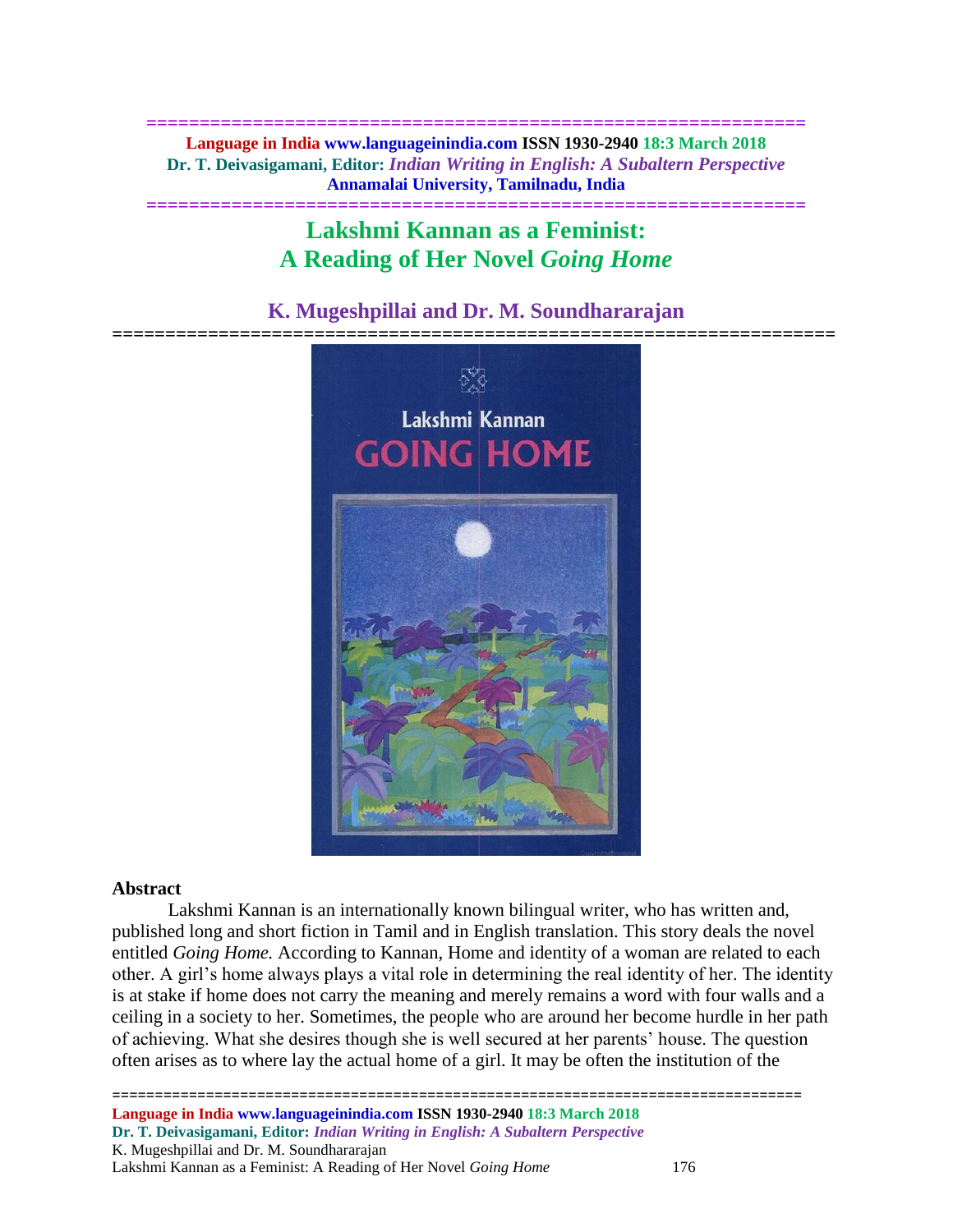marriage that puts her into the dilemma to remain faithful to either of the house. Freedom and identity are the two facets of a woman's home. Woman is grappling to find her own self as women novelists like Shashi Deshpande, Kamala Markandya, and Anita Desai project in their novels. Their writings are constantly trying to unveil and argue firmly the values like freedom of thought and expression, liberation from oppression and importance of home.

**Keywords:** Identity, Development, woman's workhouse, and Freedom.

## *Going Home*

Lakshmi Kannan's novel, *Going Home,* is originally written in Tamil in the year 1986 and later translated into English in 1999 by Disha Books. It depicts the loneliness, ennui, existential dilemmas and the feelings of angst, that prevail among urban Indian women. It revolves around the lives of two central women characters Gayatri and Rama. Kannan in her book seems to have raised a very significant social issue related to the denial of property rights to girl children and has even narrated some very poignant and troublesome instances in the Preface to the novel. Through the citation of several real personalities, she has highlighted how such a denial makes the women dependent, vulnerable to servility and patriarchal dominance at the hands of their own kin. The interesting aspect that, she has also mentioned about this novel is that it received bitter reviews from women as their somewhat hidden and unconscious feelings of discrimination had been brought to surface through this work. It made them aware of this stark reality and coerced them to do some loud thinking, which as the author has pointed out also resulted in lot of bitterness. Although the novel reflects the issue through Gayatri, who is unable to forgive her mother, Meenakshi, for letting go of her share in her father's home, *"RETREAT"*, yet it also explores many other women centric themes, which find expression through Rama's character.

# **Plight of Working Women**

Theme is a plight of working women like Gayatri and Rama who had to continue working to meet the economic needs of their families. While Gayatri has a loving and understanding husband, who values and appreciates her, Rama suffers from devaluation at the hands of her husband, in-laws and parents. Working women like Rama and Usha have been projected as beasts of burden by their families. They are expected to shoulder all family related as well as economic responsibilities. Through this novel, Kannan has created strong women characters, who exhibit positive coping. Gayatri copes with the stresses and strains of everyday life and career through yoga and aerobics, Rama copes with her marital strain by immersing herself in work and writing. She finds emotional solace in her relationship with Damodaran. In this work, Kannan has also touched upon the theme of sexual exploitation and harassment faced by working women and the various compromises made by them for their promotion.

# **Transition from Youth to Old Age**

The novel depicts the transition from youth to old age very beautifully. Gayatri's initial desire to possess a huge mansion, like that of her grandfather and her complaints about lack of adequate physical space, gradually paves way for an attitudinal change in her. She thinks about making room for the younger generation, that is her son, daughter-in-law and grandson. Theme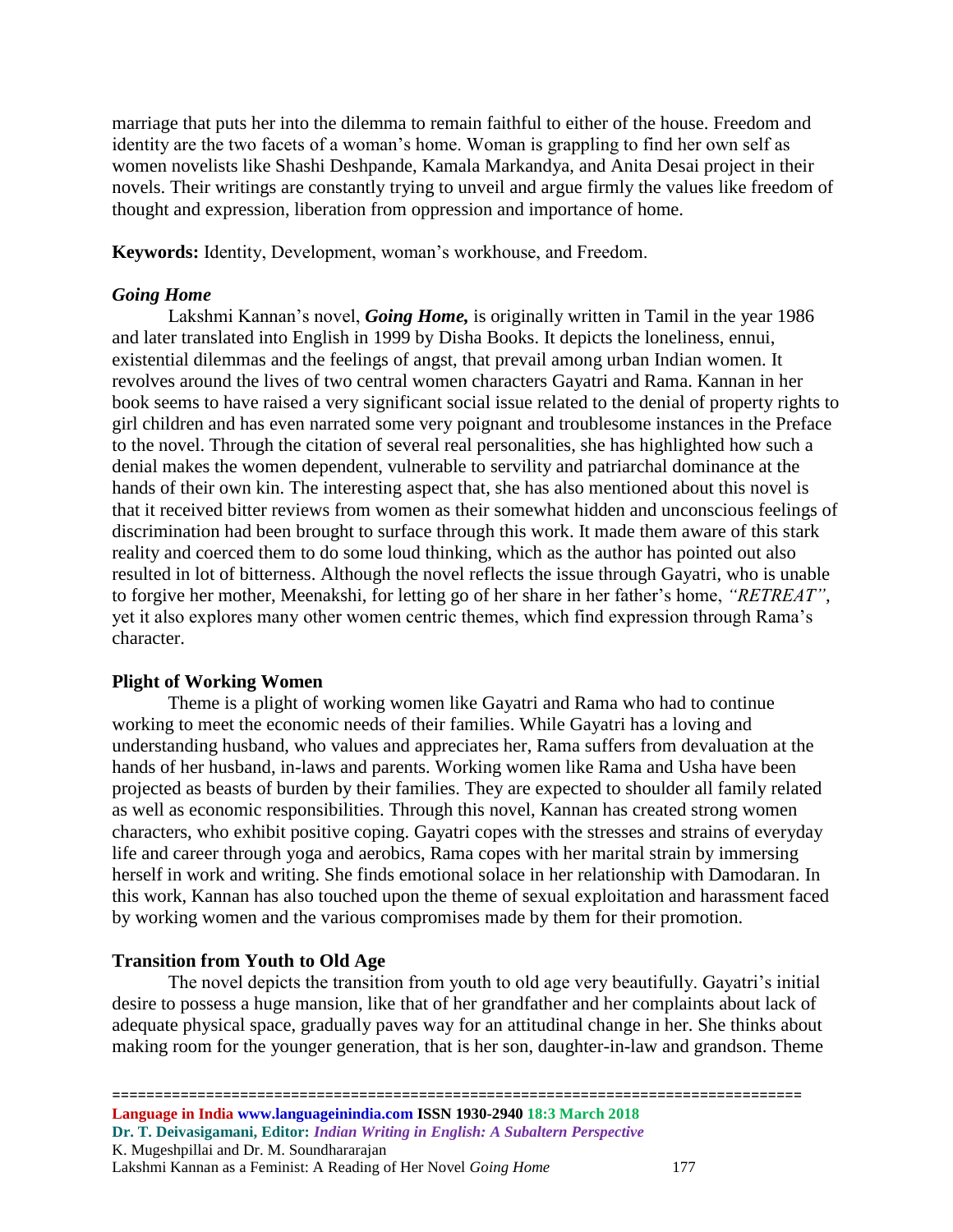is a progression in her character from a desire to possess things to a gradual renunciation and ultimately a desire to embrace death.

#### **Depiction of All Women**

The novel named *Going Home* by Lakshmi Kannan very nicely depicts all kind of women far and wide, cutting across class and caste. It deals with issues of freedom and identity of women within the Indian household. It finds the meaning of home by the portrayals of various women characters. This novel is based on Tamil novel "Aathukku Poganam" and the immediate concern of the novel is the tradition, which desires women a fair share of property and the brilliant exploration of themes of home, exile, and home making at various levels.

#### **Protagonist Gayatri**

Gayatri is protagonist of the novel *Going Home* and her friend Rama throws a light on the plight of middle class Indian women burdened with responsibilities and domesticity. The question rises to the readers that does woman happy in the home of parents in her second home (husbands). But both the friends' narratives reveal their efforts to get freedom from mediocrity that binds them restricts them and become speed breakers in their path of fulfilling their dreams, their duties as a wife, daughter –in – law mother hardly permit them to maintain an equilibrium between all those factors, this vicious circle and leave them frustrated and their angst is seen in their actions. Women are seen as wooden show pieces subjected to male hegemony to quote from Ibsen's play *A Doll's House*Nora wanted to be something worthier than doll in the *A Doll's house.*

Gayatri, the protagonist always becomes nostalgic and takes pleasures in the found of memories of her maternal grandfather house in Mysore. As a child, she often tells her friend "I am going home." It becomes one of the recurring themes of the novel. She describes minutely every nook and corner of maternal grandfathers' home in contrast to the flat in Delhi, where she lives with her husband Shankar and Son. According to her that place is not a place to be called a house and compares her flat to a rat hole, which is crowded with things like Sofa – set, few beds, a dining table, chairs, a television and there is lack of space, not only physical space but space becomes a metaphor for her freedom that, she craves to build her identity. The flat in Delhi for Gayatri is not comfortable as her dream. It does not fulfill the definition of home that provides her solace, space to develop her skill of dance and this issue of freedom to give vent to their desires besides their workplace is common and frequently seen in lives of salaried middle-class women in India.

#### **Rama**

For Rama, Gayatri's friend, home remains an elusive dream for her talent. Rama is a writer and socialist, but she finds herself locked in a loveless marriage with a husband who is envious of her fame. The sense of achievement remains partially attained if people who surrounds the life of a career-oriented woman, especially if her life partner himself becomes the biggest enemy and remains indifferent to her as in case of Rama who often feels humiliated in social and literary circles in absence of Dorai Swani a man with false ego. He is the person who is responsible for void in her life in spite of her being successful. Even her writings reflect what she feels within herself. Rama's novel titled Driftwood eventually became a pointer to how she